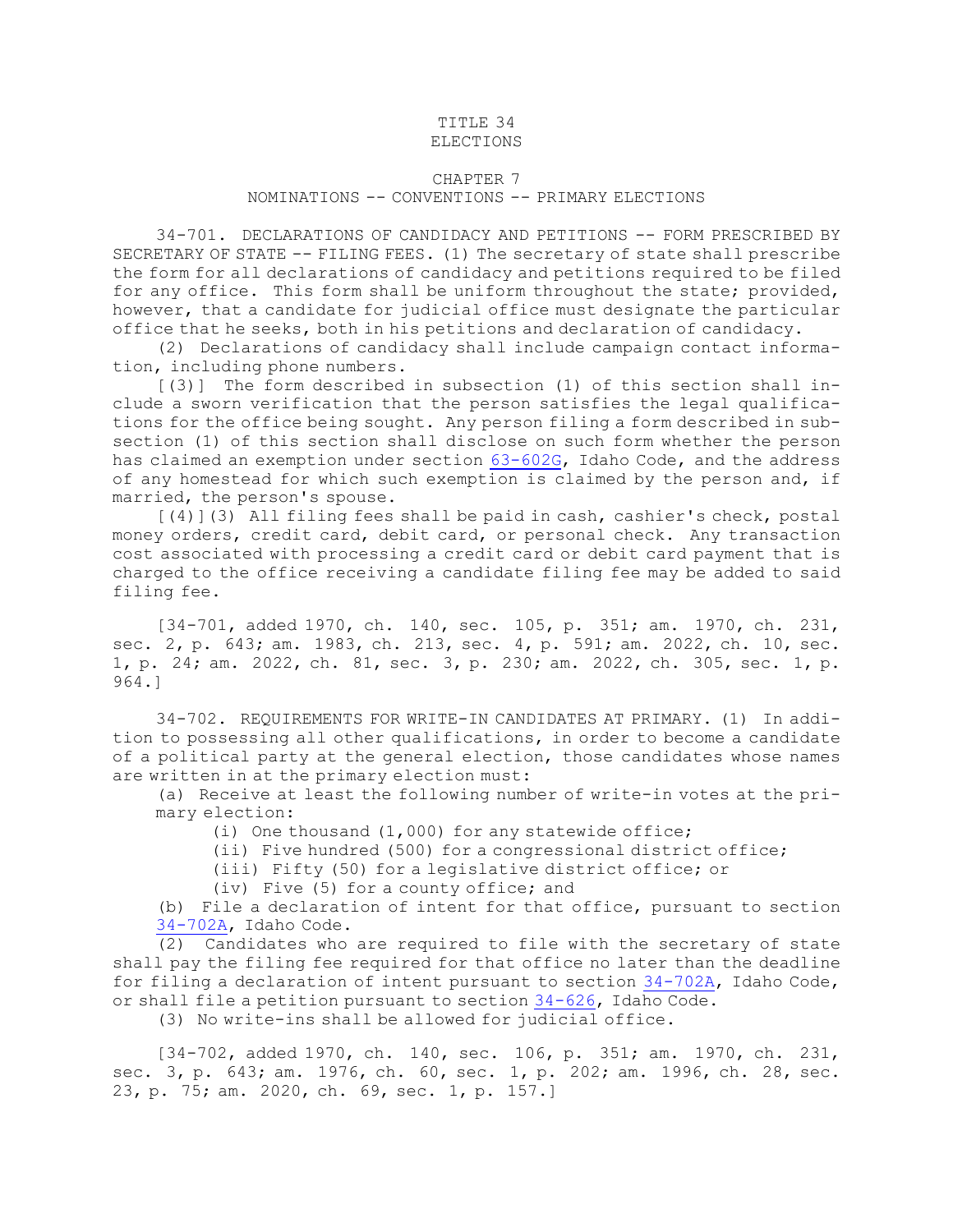34-702A. DECLARATION OF INTENT FOR WRITE-IN CANDIDATES. (1) No write-in vote for any office in <sup>a</sup> primary, special, or general election shall be counted unless <sup>a</sup> completed declaration of intent form has been filed indicating that the person desires the office and is legally qualified to assume the duties of said office if elected. The declaration of intent shall be filed with the secretary of state if for <sup>a</sup> federal, state, or legislative district office and with the county clerk if for <sup>a</sup> county or party precinct committeeman office. Such declaration of intent shall be filed no later than the eighth Friday before the day of election. For <sup>a</sup> write-in candidate for president, the declaration shall include <sup>a</sup> certification of the write-in candidate's vice presidential and presidential electors, all of whom must be qualified to serve in their respective offices. The secretary of state shall prescribe the form for said declarations.

(2) In those counties that utilize optical scan ballots, an elector shall not place on the ballot <sup>a</sup> sticker bearing the name of <sup>a</sup> person or use any other method or device, except writing, to vote for <sup>a</sup> person whose name is not printed on the ballot.

[34-702A, added 1983, ch. 213, sec. 5, p. 592; am. 1992, ch. 176, sec. 3, p. 555; am. 1993, ch. 313, sec. 4, p. 1159; am. 1999, ch. 221, sec. 1, p. 588; am. 2001, ch. 272, sec. 1, p. 994; am. 2010, ch. 162, sec. 1, p. 335; am. 2020, ch. 69, sec. 2, p. 157; am. 2021, ch. 272, sec. 1, p. 823; am. 2021, ch. 325, sec. 2, p. 992.]

34-703. NOMINATION AT PRIMARY. (1) All political party candidates for United States senator and representative in congress and all political party candidates for elective state, district and county offices, except candidates for judicial office, at general elections shall be nominated at the primary elections, or shall have their names placed on the general election ballot as provided by law, and shall comply with the provisions of this act.

(2) All candidates for judicial office shall be nominated or elected at the primary election, as provided by section [34-1217](https://legislature.idaho.gov/statutesrules/idstat/Title34/T34CH12/SECT34-1217), Idaho Code.

(3) Independent candidates shall not be voted on at primary elections.

[I.C., sec. 34-703, as added by 1971, ch. 5, sec. 2, p. 11; am. 1972, ch. 46, sec. 3, p. 84; am. 1976, ch. 60, sec. 2, p. 202.]

34-704. DECLARATION OF CANDIDACY. (1) Any person legally qualified to hold such office is entitled to become <sup>a</sup> candidate and file his declaration of candidacy. Each political party candidate for precinct, state, district or county office shall file his declaration of candidacy in the proper office between 8:00 a.m. on the twelfth Monday preceding the primary election and 5:00 p.m. on the tenth Friday preceding the primary election. All political party candidates shall declare their party affiliation in their declaration of candidacy and shall be affiliated with <sup>a</sup> party at the time of filing. <sup>A</sup> candidate shall be deemed affiliated with the political party if the candidate submits <sup>a</sup> party affiliation form along with the declaration of candidacy to the filing official. The filing official shall reject any declaration of candidacy for partisan office in <sup>a</sup> primary election from candidates who are not affiliated with <sup>a</sup> political party. Candidates for nonpartisan office shall file during the period provided for in this section.

(2) Candidates who file <sup>a</sup> declaration of candidacy under <sup>a</sup> party name and are not nominated at the primary election shall not be allowed to appear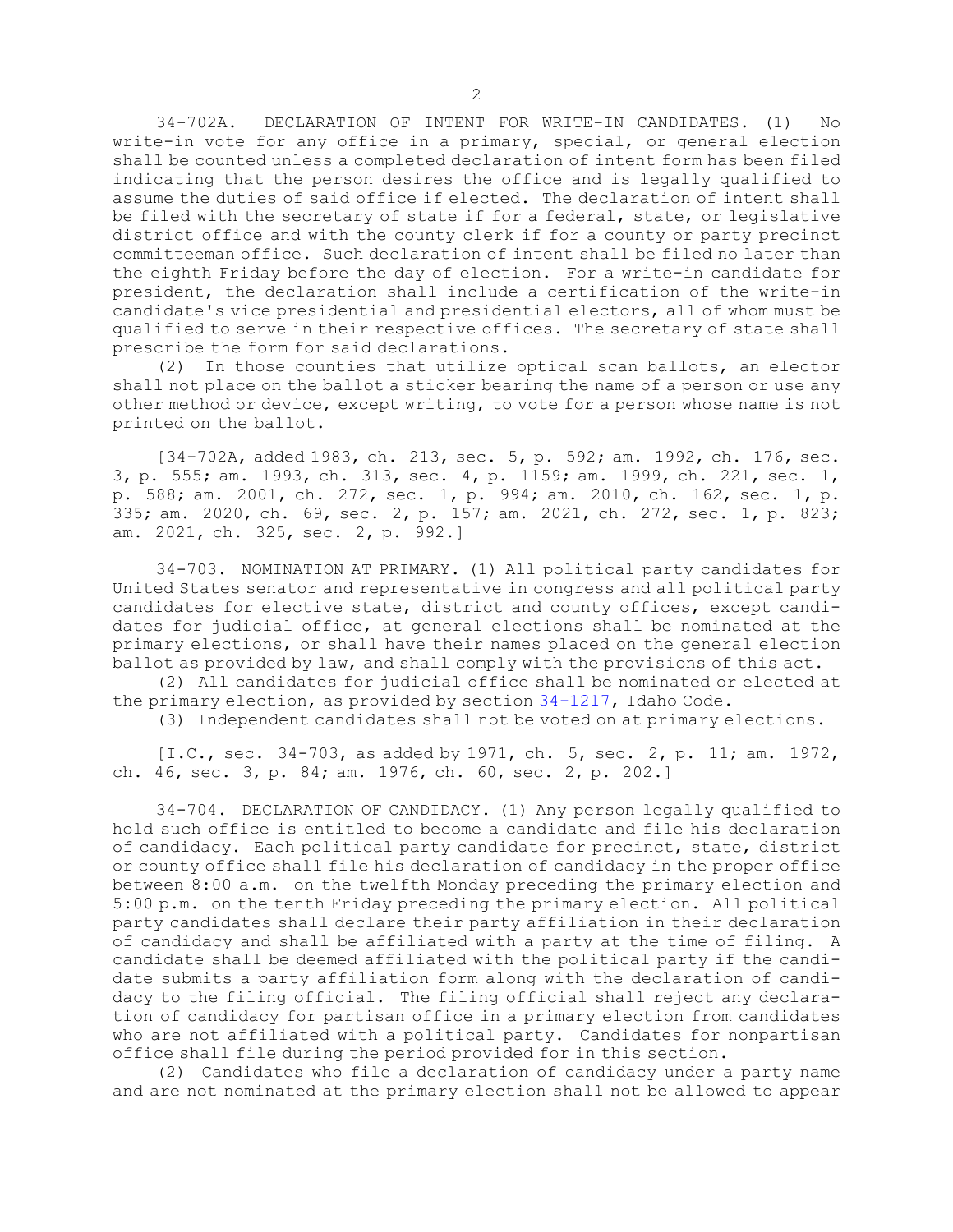on the general election ballot under any other political party name, nor as an independent candidate.

(3) Independent candidates shall file their declaration of candidacy in the manner provided in section [34-708](https://legislature.idaho.gov/statutesrules/idstat/Title34/T34CH7/SECT34-708), Idaho Code.

(4) All information in declarations of candidacy shall be made publicly available upon request.

[34-704, added 1971, ch. 5, sec. 3, p. 11; am. 1971, ch. 188, sec. 1, p. 867; am. 1972, ch. 46, sec. 4, p. 84; am. 1972, ch. 346, sec. 1, p. 1015; am. 1975, ch. 174, sec. 17, p. 469; am. 1976, ch. 60, sec. 3, p. 202; am. 1979, ch. 309, sec. 4, p. 835; am. 1983, ch. 213, sec. 6, p. 592; am. 1984, ch. 8, sec. 1, p. 12; am. 1984, ch. 173, sec. 3, p. 418; am. 1989, ch. 70, sec. 1, p. 111; am. 2003, ch. 48, sec. 10, p. 185; am. 2012, ch. 211, sec. 5, p. 575; am. 2022, ch. 305, sec. 2, p. 965.]

34-705. WITH WHOM DECLARATIONS FILED. (1) All candidates for county offices, whether political party candidates or independent candidates, and all political party candidates for precinct offices shall file their declarations of candidacy with the county clerk of their respective counties. All candidates for district, state and federal offices shall file their declarations of candidacy with the secretary of state.

(2) The secretary of state shall certify to the county clerks, within ten (10) days after the filing deadline, the names of the political party candidates who filed for federal, state and district offices and are qualified for placement on the ballot.

(3) The secretary of state shall certify the name of <sup>a</sup> candidate being appointed by the appropriate central committee pursuant to section [34-714](https://legislature.idaho.gov/statutesrules/idstat/Title34/T34CH7/SECT34-714), Idaho Code, by no later than the next business day after the appointment is received in the secretary of state's office, if received after the certification of candidates to the county clerks under subsection (2) of this section.

[I.C., sec. 34-705, as added by 1971, ch. 5, sec. 4, p. 11; am. 1971 (E.S.), ch. 9, sec. 3, p. 20; am. 1976, ch. 60, sec. 4, p. 203; am. 2019, ch. 96, sec. 8, p. 347.]

34-706. NOTIFICATION TO PARTIES. Within three (3) days after the deadline for filing declarations of political party candidacy the county clerk shall notify the county central committee of each political party of the candidates who have filed for county and precinct offices under the party name and are qualified.

Within three (3) days after the deadline for filing declarations of political party candidacy the secretary of state shall notify the legislative district central committee of each political party of the legislative candidates who have filed under the party name and are qualified.

Within three (3) days after the deadline for filing declarations of political party candidacy the secretary of state shall notify the state central committee of each political party of the candidates who have filed for federal and state offices under the party name and are qualified.

[I.C., sec. 34-706, as added by 1971, ch. 5, sec. 5, p. 11; am. 1971, ch. 188, sec. 2, p. 867; am. 1971 (E.S.), ch. 9, sec. 4, p. 20; am. 1976, ch. 60, sec. 5, p. 203; am. 1989, ch. 70, sec. 2, p. 112.]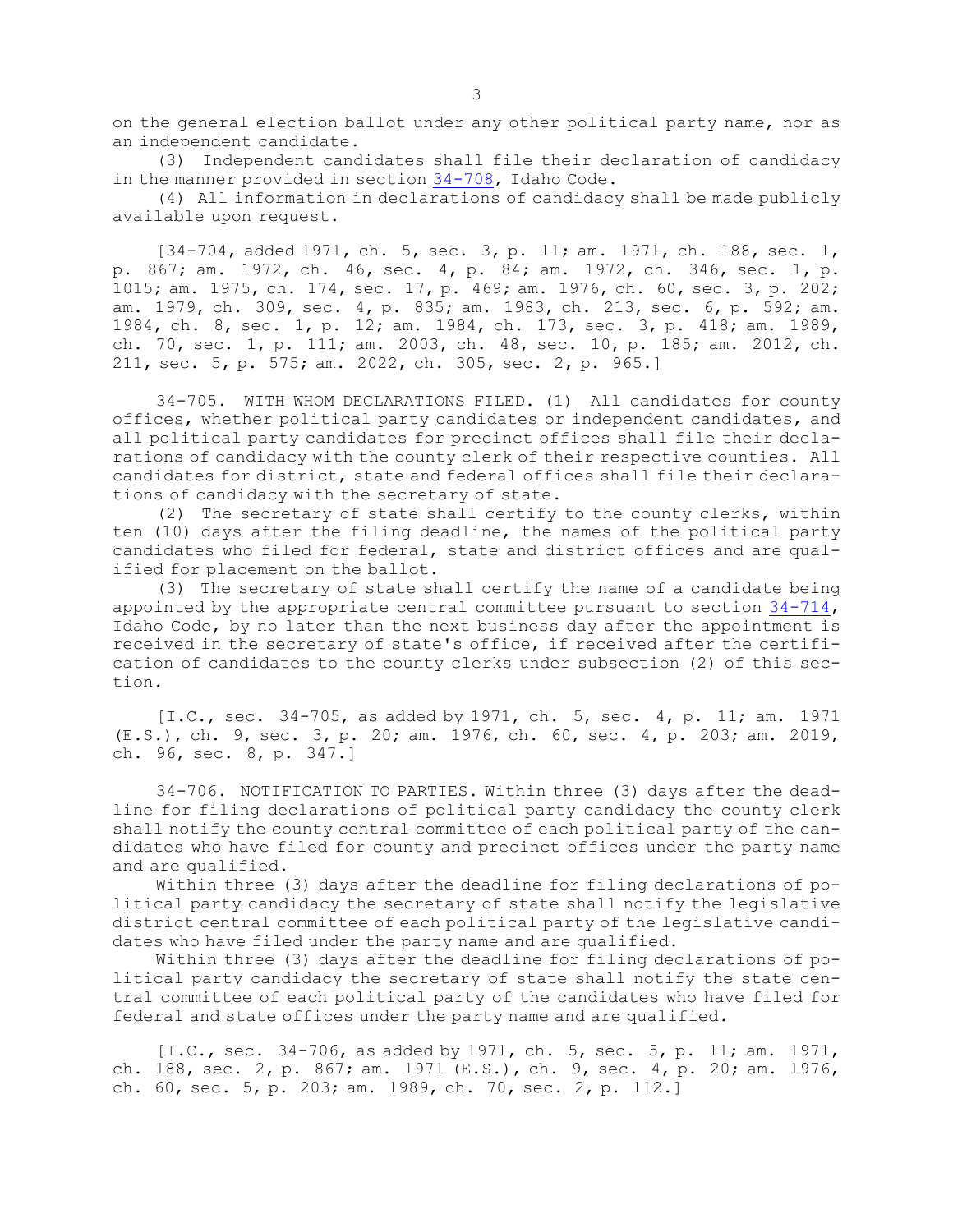34-707. PARTY CONVENTIONS. <sup>A</sup> state convention shall be held by each political party in each election year at <sup>a</sup> time and place determined by the state central committee. The state central committee chairman shall preside and cause notice to be given to each legislative district central committee and each county central committee at the earliest possible date.

Each state convention shall write and adopt rules and regulations governing the conduct of their respective conventions.

At their convention each political party may:

(1) Adopt and write <sup>a</sup> party platform.

(2) Elect any desired officers not otherwise provided for by law.

(3) In the year of presidential elections (a) elect delegates to the national convention in the manner prescribed by national party rules; (b) elect <sup>a</sup> national committeeman and <sup>a</sup> national committeewoman; and (c) select presidential electors.

(4) Adopt rules, regulations and directives regarding party policies, practices and procedures.

[34-707, added 1970, ch. 140, sec. 111, p. 351; am. 1971, ch. 5, sec. 6, p. 11; am. 1971 (E.S.), ch. 9, sec. 5, p. 20; am. 1973, ch. 122, sec. 1, p. 232; am. 1980, ch. 236, sec. 1, p. 524; am. 2003, ch. 94, sec. 1, p. 279.]

34-708. INDEPENDENT CANDIDATES. (1) No person may offer himself as an independent candidate at the primary election.

(2) Any person who desires to offer himself as an independent candidate for federal, state, district, or county office may do so by complying strictly with the provisions of this section. In order to be recognized as an independent candidate, each such candidate must file with the proper officer as provided by section [34-705](https://legislature.idaho.gov/statutesrules/idstat/Title34/T34CH7/SECT34-705), Idaho Code, <sup>a</sup> declaration of candidacy as an independent candidate, during the period specified in section [34-704](https://legislature.idaho.gov/statutesrules/idstat/Title34/T34CH7/SECT34-704), Idaho Code. Such declaration must state that he is offering himself as an independent candidate, must declare that he has no political party affiliation, and must declare the office for which he seeks election. Each such declaration must be accompanied by <sup>a</sup> petition containing the following number of signatures of qualified electors:

(a) One thousand (1,000) for any statewide office;

- (b) Five hundred (500) for any congressional district office;
- (c) Fifty (50) for any legislative district office;
- (d) Five (5) for any county office.

(3) Signatures on the petitions required in this section shall be verified in the manner prescribed in section [34-1807](https://legislature.idaho.gov/statutesrules/idstat/Title34/T34CH18/SECT34-1807), Idaho Code, on <sup>a</sup> form similar to that used for recall petitions under [chapter](https://legislature.idaho.gov/statutesrules/idstat/Title34/T34CH17) 17, title 34, Idaho Code, as prescribed by the secretary of state.

(4) If all of the requirements of this section have been met, the proper officer shall cause the name of each independent candidate who has qualified to be placed on the general election ballot, according to instructions of the secretary of state.

[34-708, added 1976, ch. 60, sec. 6, p. 204; am. 1979, ch. 309, sec. 5, p. 836; am. 1995, ch. 115, sec. 1, p. 385; am. 1996, ch. 28, sec. 24, p. 76; am. 2003, ch. 293, sec. 1, p. 795; am. 2021, ch. 272, sec. 2, p. 823.]

34-708A. INDEPENDENT CANDIDATES FOR PRESIDENT AND VICE PRESI-DENT. (1) Persons who desire to be independent candidates for the offices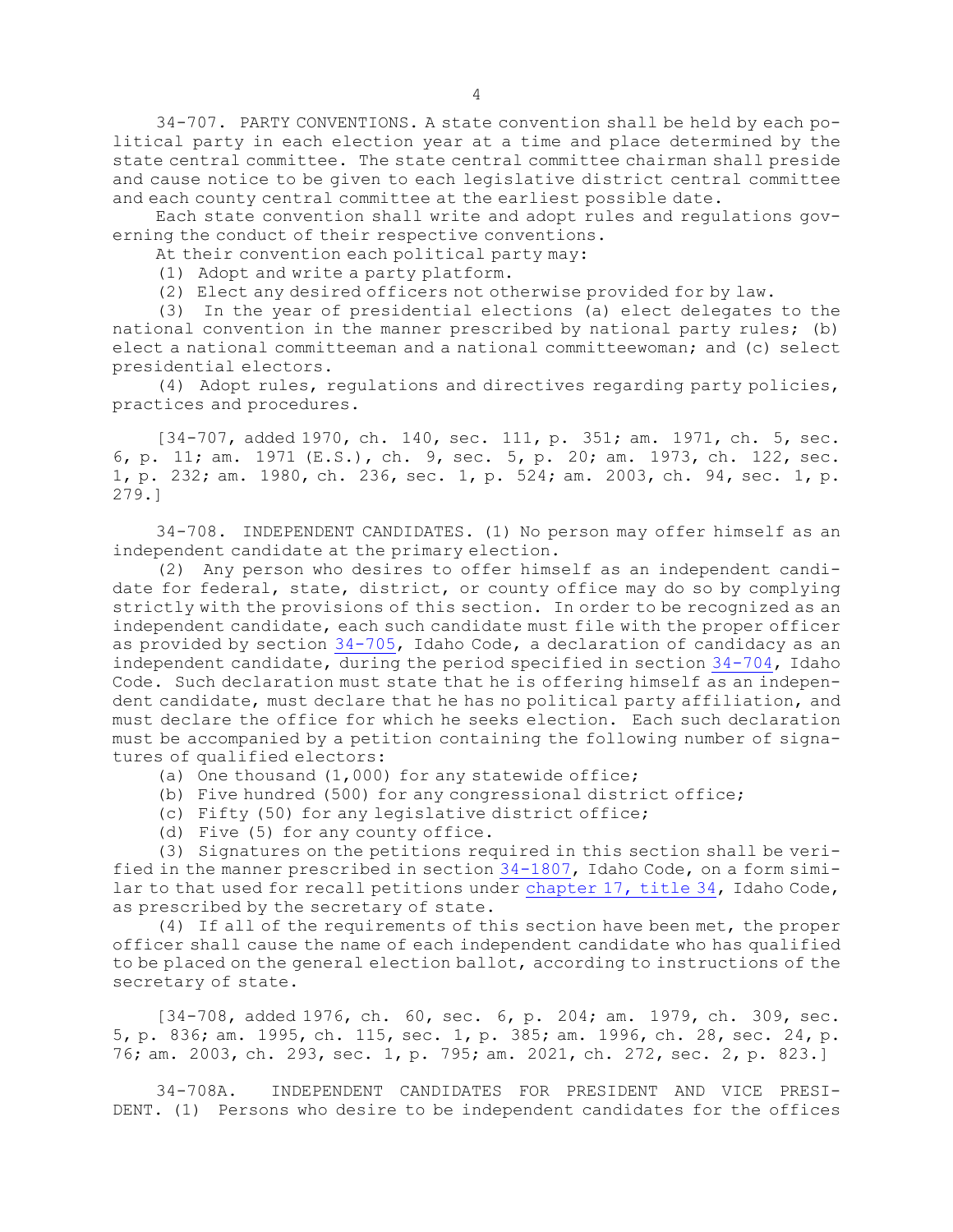of president and vice president, must file declarations of candidacy as independent candidates during the period set forth in section [34-704](https://legislature.idaho.gov/statutesrules/idstat/Title34/T34CH7/SECT34-704), Idaho Code. Such declarations must state that such persons are offering themselves as independent candidates and must declare that they have no political party affiliation. The declarations shall have attached thereto <sup>a</sup> petition signed by one thousand (1,000) qualified electors.

(2) The candidates for president and vice president shall be considered as candidates for one (1) office, and only one (1) such petition need be filed for both offices.

(3) Signatures on the petitions required in this section shall be verified in the manner prescribed in section [34-1807](https://legislature.idaho.gov/statutesrules/idstat/Title34/T34CH18/SECT34-1807), Idaho Code, on <sup>a</sup> form similar to that used for recall petitions under [chapter](https://legislature.idaho.gov/statutesrules/idstat/Title34/T34CH17) 17, title 34, Idaho Code, as prescribed by the secretary of state; except that the petition circulators are not required to be Idaho residents.

[34-708A, added 1977, ch. 14, sec. 1, p. 30; am. 1979, ch. 309, sec. 6, p. 836; am. 1985, ch. 42, sec. 3, p. 89; am. 1987, ch. 262, sec. 2, p. 555; am. 1996, ch. 28, sec. 25, p. 77; am. 2011, ch. 285, sec. 6, p. 781; am. 2021, ch. 208, sec. 1, p. 575; am. 2021, ch. 272, sec. 3, p. 824.]

34-711. CERTIFICATION OF CANDIDATES FOR PRESIDENT, VICE PRESIDENT AND PRESIDENTIAL ELECTORS. The state chairman of each political party shall certify the names of the presidential and vice-presidential candidates and presidential electors to the secretary of state on or before September 1, unless <sup>a</sup> five (5) day extension is granted by the secretary of state, in order for them to appear on the general election ballot. The secretary of state shall certify such candidates to the county clerks at the same time as certification of political party candidates nominated for state and federal offices by the voters in the primary election.

[34-711, added 1970, ch. 140, sec. 115, p. 351; am. 1972, ch. 346, sec. 2, p. 1015; am. 1976, ch. 60, sec. 7, p. 204; am. 1984, ch. 131, sec. 3, p. 306; am. 1985, ch. 42, sec. 4, p. 89; am. 2003, ch. 94, sec. 2, p. 280.]

34-711A. CERTIFICATION OF INDEPENDENT PRESIDENTIAL ELECTORS. Independent candidates who have qualified for ballot status pursuant to section [34-708A](https://legislature.idaho.gov/statutesrules/idstat/Title34/T34CH7/SECT34-708A), Idaho Code, shall certify the names of presidential electors to the secretary of state on or before September 1, in order for them to appear on the general election ballot. The secretary of state shall certify the independent presidential electors, and the independent candidates for president and vice-president, to the county clerks on or before September 7.

[34-711A, added 1977, ch. 14, sec. 2, p. 30; am. 1984, ch. 131, sec. 4, p. 306; am. 1985, ch. 42, sec. 5, p. 90.]

34-712. SAMPLE FORM FOR PRIMARY ELECTION BALLOTS. The secretary of state shall provide the sample form of the primary election ballot to each of the county clerks no later than forty (40) days prior to the primary. The sample ballot shall contain the proper political party candidates to be voted upon within the county whose declarations were filed and certified in the office of the secretary of state with instructions for the placing of political party candidates seeking the political party nomination for county and precinct offices. If <sup>a</sup> county is within more than one (1) legisla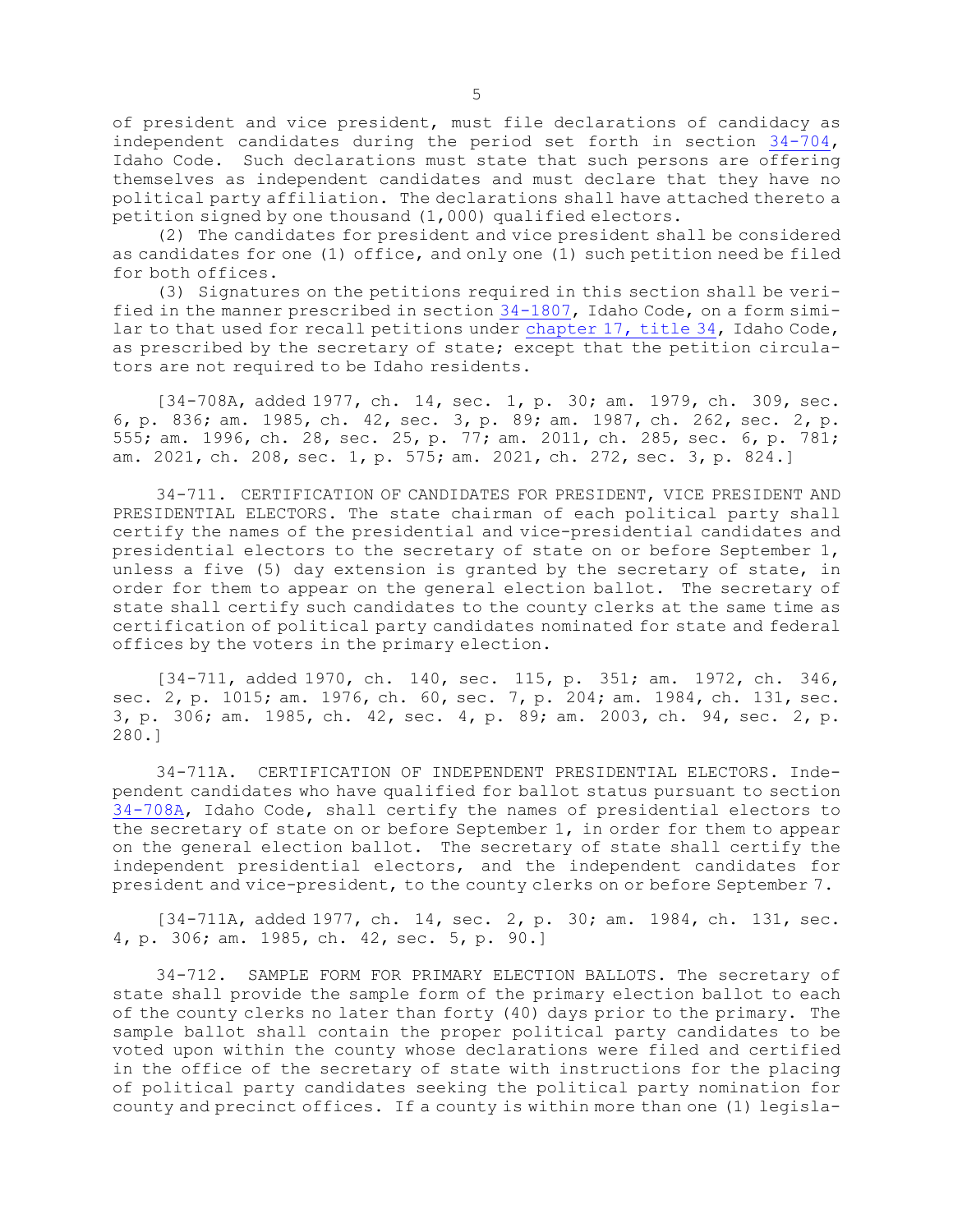tive district, the secretary of state shall provide <sup>a</sup> sample ballot for each legislative district which includes part of the county.

[34-712, added 1970, ch. 140, sec. 116, p. 351; am. 1970, ch. 231, sec. 4, p. 643; am. 1971, ch. 188, sec. 4, p. 867; am. 1971 (E.S.), ch. 9, sec. 6, p. 20; am. 1972, ch. 346, sec. 3, p. 1015; am. 1976, ch. 60, sec. 8, p. 204.]

34-713. PREPARATION OF PRIMARY BALLOTS. Upon receipt of the sample ballot and instructions from the secretary of state, each county clerk shall print and prepare the official primary ballots for the forthcoming election. The printing of the ballots shall be <sup>a</sup> county expense and paid out of the county treasury except presidential primary ballots, which shall be paid for as provided in section [34-738](https://legislature.idaho.gov/statutesrules/idstat/Title34/T34CH7/SECT34-738), Idaho Code.

Each county clerk shall cause to be published on the earliest date possible the names of all the political party candidates who shall appear on the primary or presidential primary ballot. The names shall be listed alphabetically under each particular office title.

[34-713, added 1970, ch. 140, sec. 117, p. 351; am. 1975, ch. 174, sec. 13, p. 469; am. 1976, ch. 60, sec. 9, p. 205; am. 1979, ch. 309, sec. 7, p. 837; am. 2012, ch. 33, sec. 3, p. 103; am. 2015, ch. 292, sec. 5, p. 1168.]

34-714. FILLING VACANCIES IN SLATE OF POLITICAL PARTY CANDIDATES OC-CURRING PRIOR TO PRIMARY ELECTION. (1) Vacancies that occur before the primary election in the slate of candidates of any political party because of the death, disqualification for any reason, or withdrawal from the nomination process by the candidate, shall be filled in the following manner if only one (1) candidate declared for that particular office:

(a) By the county central committee if the vacancy occurs for the office of precinct committeeman or for <sup>a</sup> county office.

(b) By the legislative district central committee if the vacancy occurs for the office of state representative or state senator.

(c) By the state central committee if the vacancy occurs for <sup>a</sup> federal or state office.

The county and legislative district central committee shall fill the vacancy within fifteen (15) days from the date the vacancy occurred. The state central committee shall fill the vacancy within thirty (30) days from the date the vacancy occurred.

Any political party candidate so appointed by the proper central committee must, in order to have his name on the primary ballot, file <sup>a</sup> declaration of candidacy and pay the required filing fee.

(2) No central committee shall fill any vacancy which occurs within ten (10) days prior to the primary election. Vacancies which occur during this ten (10) day period because of the death, disqualification for any reason, or withdrawal from the nomination process by the candidate shall be filled according to the provisions of section [34-715](https://legislature.idaho.gov/statutesrules/idstat/Title34/T34CH7/SECT34-715), Idaho Code.

(3) Vacancies that occur in <sup>a</sup> slate of candidates for precinct committeeman within ten (10) days prior to the primary election shall not be filled.

[34-714, added 1970, ch. 140, sec. 118, p. 351; am. 1971 (E.S.), ch. 9, sec. 7, p. 20; am. 1975, ch. 21, sec. 3, p. 30; am. 1976, ch. 60, sec.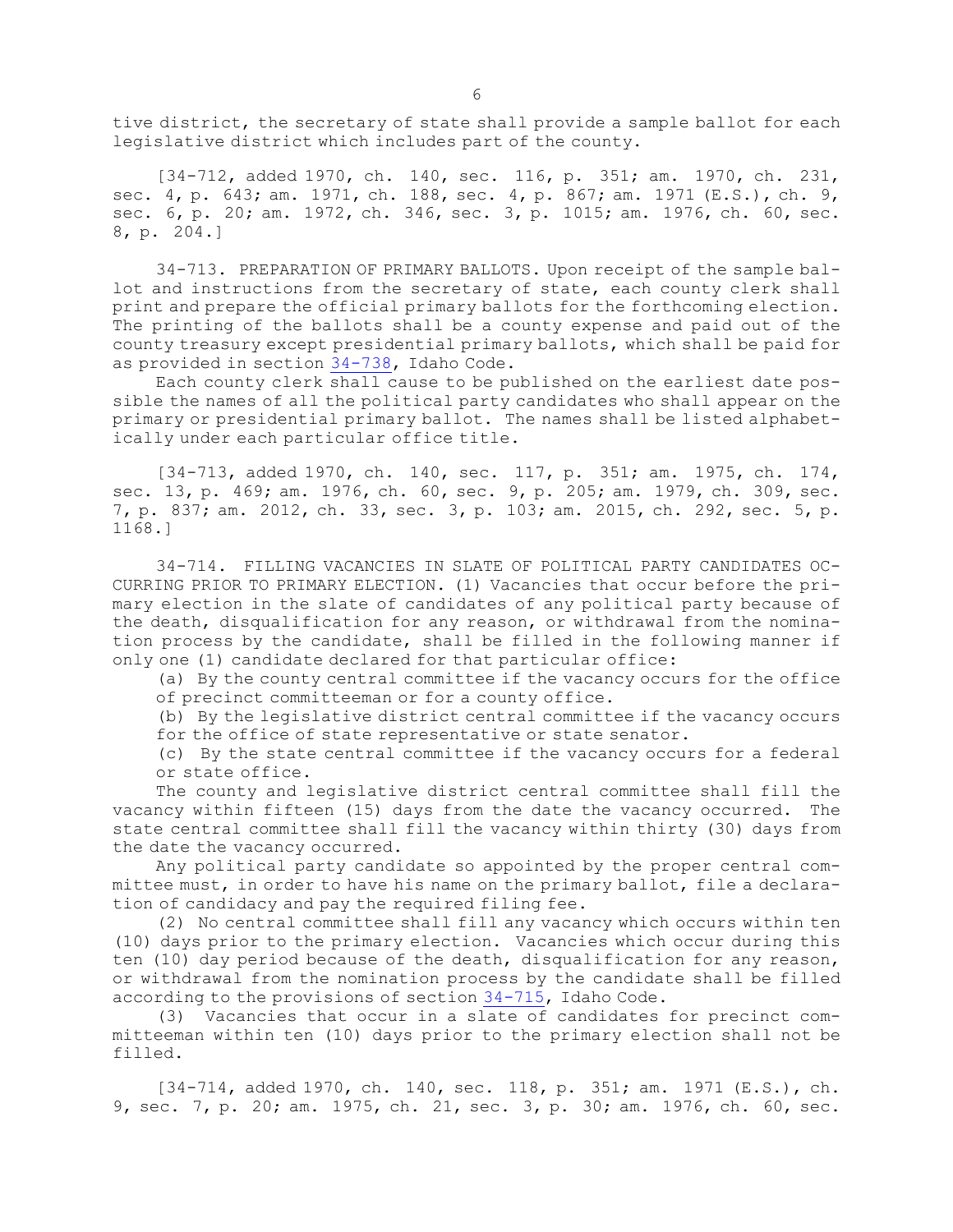10, p. 205; am. 1989, ch. 70, sec. 3, p. 112; am. 1996, ch. 28, sec. 26, p. 77; am. 1999, ch. 222, sec. 1, p. 588.]

34-715. FILLING OF VACANCIES OCCURRING BEFORE OR AFTER PRIMARY ELEC-TION. Vacancies that occur during the ten (10) day period before <sup>a</sup> primary election, or after the primary election but at least ten (10) days before the general election in the slate of candidates of any political party, except candidates for precinct committeeman, shall be filled in the following manner:

(1) By the county central committee if it is <sup>a</sup> vacancy by <sup>a</sup> candidate for <sup>a</sup> county office.

(2) By the legislative district central committee if it is <sup>a</sup> vacancy by <sup>a</sup> candidate for the state legislature.

(3) By the state central committee if it is <sup>a</sup> vacancy by <sup>a</sup> candidate for <sup>a</sup> federal or <sup>a</sup> state office.

The county and legislative district central committee shall fill the vacancy within fifteen (15) days from the date the vacancy occurred. The state central committee shall fill the vacancy within thirty (30) days from the date the vacancy occurred.

Any political party candidate so appointed by the proper central committee must, in order to have his name on the general ballot, file <sup>a</sup> declaration of candidacy and pay the required filing fee.

Vacancies that occur in <sup>a</sup> slate of candidates for precinct committeeman within ten (10) days prior to the primary election shall not be filled.

[34-715, added 1970, ch. 140, sec. 119, p. 351; am. 1972, ch. 346, sec. 4, p. 1015; am. 1976, ch. 60, sec. 11, p. 207; am. 1977, ch. 21, sec. 1, p. 43; am. 1983, ch. 213, sec. 7, p. 592; am. 1996, ch. 28, sec. 27, p. 77; am. 1999, ch. 222, sec. 2, p. 589.]

34-716. VACANCIES OF CANDIDATES FOR NONPARTISAN OFFICES OCCURRING BE-FORE GENERAL ELECTION NOT FILLED -- EXCEPTIONS -- JUDICIAL OFFICES. (1) All vacancies of candidates for nonpartisan offices that occur after the primary election but before the general election, except vacancies in the offices of nominated candidates for judicial office which shall be filled as provided in this section, shall not be filled.

(2) If <sup>a</sup> candidate for judicial office has received <sup>a</sup> majority of the votes cast for the office at the primary election, he shall be deemed elected as provided by section  $34-1217$ , Idaho Code. Thereafter, if the judge-elect dies, moves from the state, or otherwise becomes ineligible to serve in the judicial office, the secretary of state shall declare that <sup>a</sup> vacancy exists in the judicial office, but that no other candidate for the office will be offered at the general election. The vacancy shall be filled as provided by law, as if the judge-elect had already assumed office.

(3) If three (3) or more candidates sought <sup>a</sup> judicial office at the primary election, and no candidate for the judicial office received <sup>a</sup> majority of the votes cast for the office at the primary election, and either of the candidates certified to be <sup>a</sup> nominee at the general election dies, moves from the state, or otherwise becomes ineligible to serve in the judicial office, the secretary of state shall cause the name or names of the candidate or candidates receiving the next highest number of votes cast at the primary election after the two (2) candidates certified, to be certified as nominees for the judicial office at the general election, so that two (2) candidates shall be offered for each judicial office to be filled. In the event only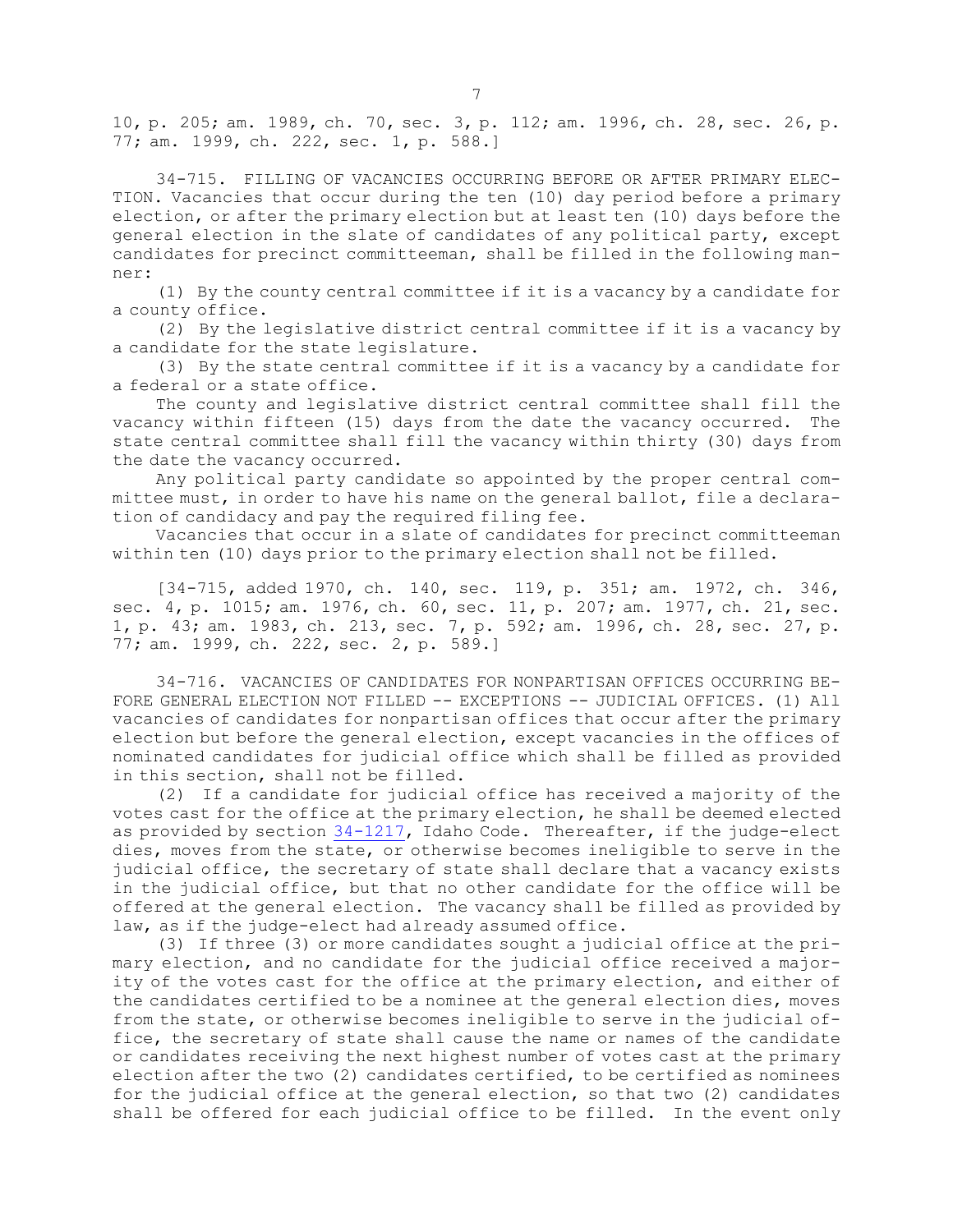one (1) vacancy on the general election ballot is to be filled by the procedure outlined in this subsection, and there exists <sup>a</sup> tie among two (2) or more judicial candidates receiving the next highest number of votes, such candidates, or their personal designees, shall meet in the office of the secretary of state at <sup>a</sup> time fixed by him upon ten (10) days written notice to such interested candidates, or their designees, and <sup>a</sup> candidate to fill each such vacancy on the general election ballot shall be selected by lot from the candidates receiving the same number of votes at the primary election. The secretary of state shall cause the name of the persons so selected to appear on the general election ballot.

[34-716, added 1970, ch. 140, sec. 120, p. 351; am. 1972, ch. 333, sec. 1, p. 841.]

34-717. WITHDRAWAL OF CANDIDACY. (1) A candidate for nomination or candidate for election to <sup>a</sup> partisan office may withdraw from the election by filing <sup>a</sup> notarized statement of withdrawal with the officer with whom his declaration of candidacy was filed. The statement must contain all information necessary to identify the candidate and the office sought and the reason for withdrawal. The filing officer shall immediately notify the proper central committee of the party, if any, of the individual withdrawing. <sup>A</sup> candidate may not withdraw later than forty-five (45) days before an election, except in the case of <sup>a</sup> primary election, when the deadline shall be no later than the eighth Friday preceding the primary election, or <sup>a</sup> general election, when the deadline shall be no later than September 7. Filing fees paid by the candidate shall not be refunded.

(2) Any candidate who has filed <sup>a</sup> statement of withdrawal pursuant to this section shall not be allowed to be appointed to fill <sup>a</sup> vacancy unless such vacancy occurs because of the death of <sup>a</sup> previous candidate.

[34-717, added 1983, ch. 213, sec. 8, p. 593; am. 1999, ch. 222, sec. 3, p. 590; am. 2011, ch. 11, sec. 12, p. 31; am. 2015, ch. 155, sec. 1, p. 545.]

34-731. PRESIDENTIAL PRIMARY. (1) In years in which <sup>a</sup> president of the United States is to be nominated and elected, <sup>a</sup> presidential primary shall be held at which voters may express their choice of candidate for nomination by <sup>a</sup> political party for president. The presidential primary shall be held on the second Tuesday in March in each presidential election year.

(2) Participation in <sup>a</sup> presidential primary by <sup>a</sup> political party shall be optional, and nothing in this chapter shall be construed as mandating <sup>a</sup> party's participation in <sup>a</sup> presidential primary. Any party that intends to participate in <sup>a</sup> presidential primary shall notify the secretary of state's office no later than the last Tuesday in the November prior to the presidential primary.

[34-731, added 2015, ch. 292, sec. 6, p. 1169.]

34-732. CANDIDATES. The name of any candidate for <sup>a</sup> political party nomination for president of the United States shall be printed on the ballots only if the candidate files with the secretary of state <sup>a</sup> declaration of candidacy accompanied by <sup>a</sup> one thousand dollar (\$1,000) filing fee not less than ninety (90) days prior to the presidential primary.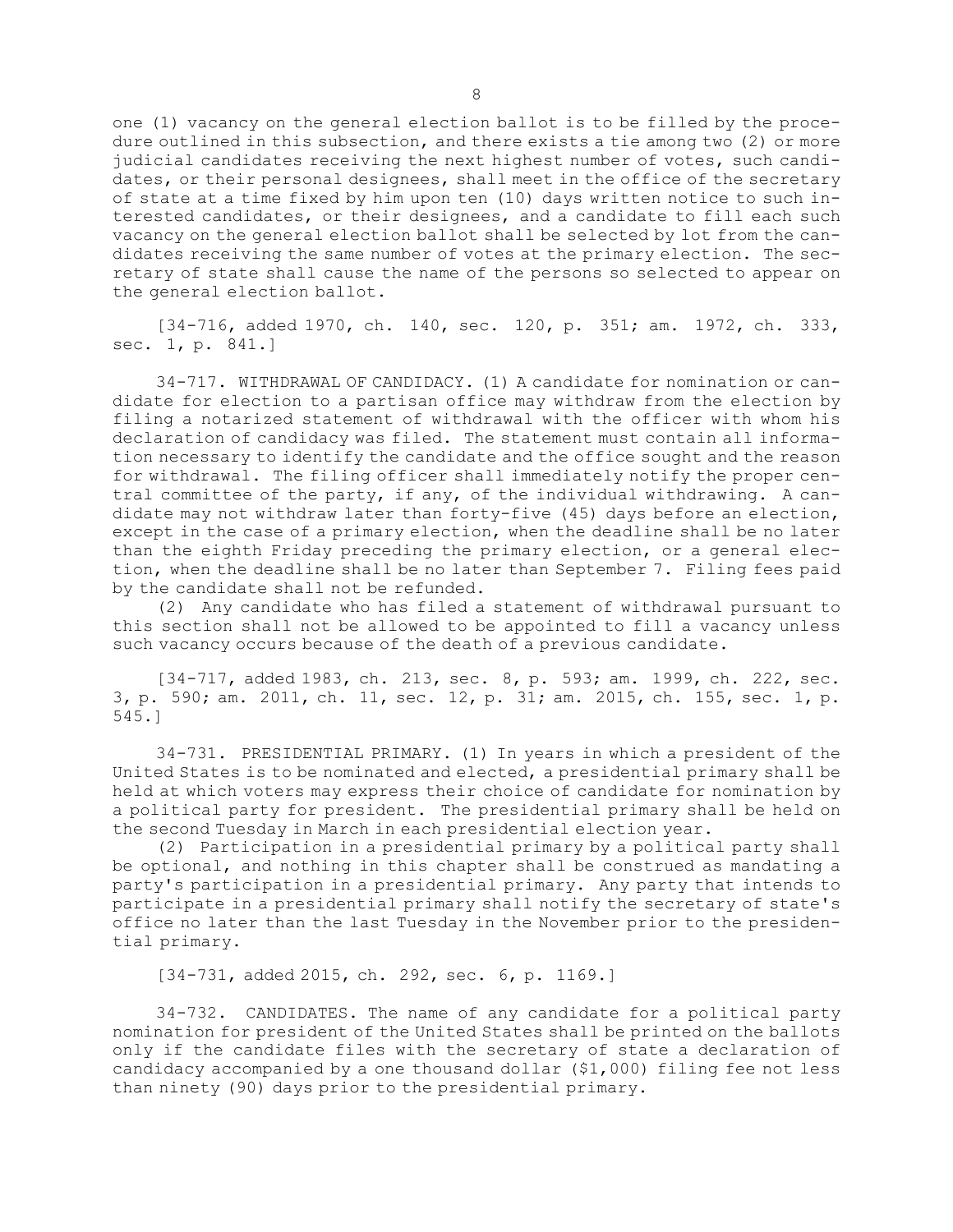[34-732, added 2015, ch. 292, sec. 6, p. 1169.]

34-733. REMOVAL FROM BALLOT. In the event the secretary of state is informed of <sup>a</sup> candidate's death, incapacity or withdrawal from candidacy, the secretary of state may remove the name of such candidate from the ballot, provided however, that no candidate's name shall be removed within the forty-five (45) days preceding the presidential primary.

[34-733, added 2015, ch. 292, sec. 6, p. 1169.]

34-734. VOTING. At <sup>a</sup> presidential primary, qualified electors may vote for one (1) candidate from among the candidates of one (1) political party only in <sup>a</sup> manner consistent with the provisions of section [34-904A](https://legislature.idaho.gov/statutesrules/idstat/Title34/T34CH9/SECT34-904A), Idaho Code.

[34-734, added 2015, ch. 292, sec. 6, p. 1169.]

34-735. PRESIDENTIAL PRIMARY -- RESULTS. Upon completion of the state canvass for the presidential primary, the secretary of state shall certify to the state chair of each political party participating in the presidential primary the number of votes received by each candidate of that party. <sup>A</sup> winner shall be declared as prescribed by rule of the state and national party.

[34-735, added 2015, ch. 292, sec. 6, p. 1169.]

34-736. DELEGATES TO THE NATIONAL CONVENTION. Upon receiving the results of the presidential primary pursuant to section [34-735](https://legislature.idaho.gov/statutesrules/idstat/Title34/T34CH7/SECT34-735), Idaho Code, each party participating in the presidential primary shall select, according to national and state party rules, as many delegates and alternates to the national party convention as are allotted to it by the national committee of that party.

[34-736, added 2015, ch. 292, sec. 6, p. 1169.]

34-737. CONDUCT OF ELECTION. Insofar as practicable, and where the provisions of this chapter do not specifically indicate otherwise, the presidential primary shall be conducted and canvassed in the manner provided by law for the conduct and canvassing of state primary elections.

[34-737, added 2015, ch. 292, sec. 6, p. 1169.]

34-738. COSTS OF PRESIDENTIAL PRIMARY. (1) Whenever <sup>a</sup> presidential primary is held as provided by this chapter, the state of Idaho shall assume all costs related to the presidential primary, including publication of legal notice and ballot preparation. The county clerk shall determine the costs and file <sup>a</sup> certified claim, which shall be examined, allowed and paid as other claims against the state are paid.

(2) The costs of any other election held simultaneous to the presidential primary shall be covered in the manner elsewhere prescribed by law.

[34-738, added 2015, ch. 292, sec. 6, p. 1169.]

34-740. RULES. The secretary of state as chief election officer may adopt such rules as are necessary to facilitate the operation, accomplishment and purpose of this chapter.